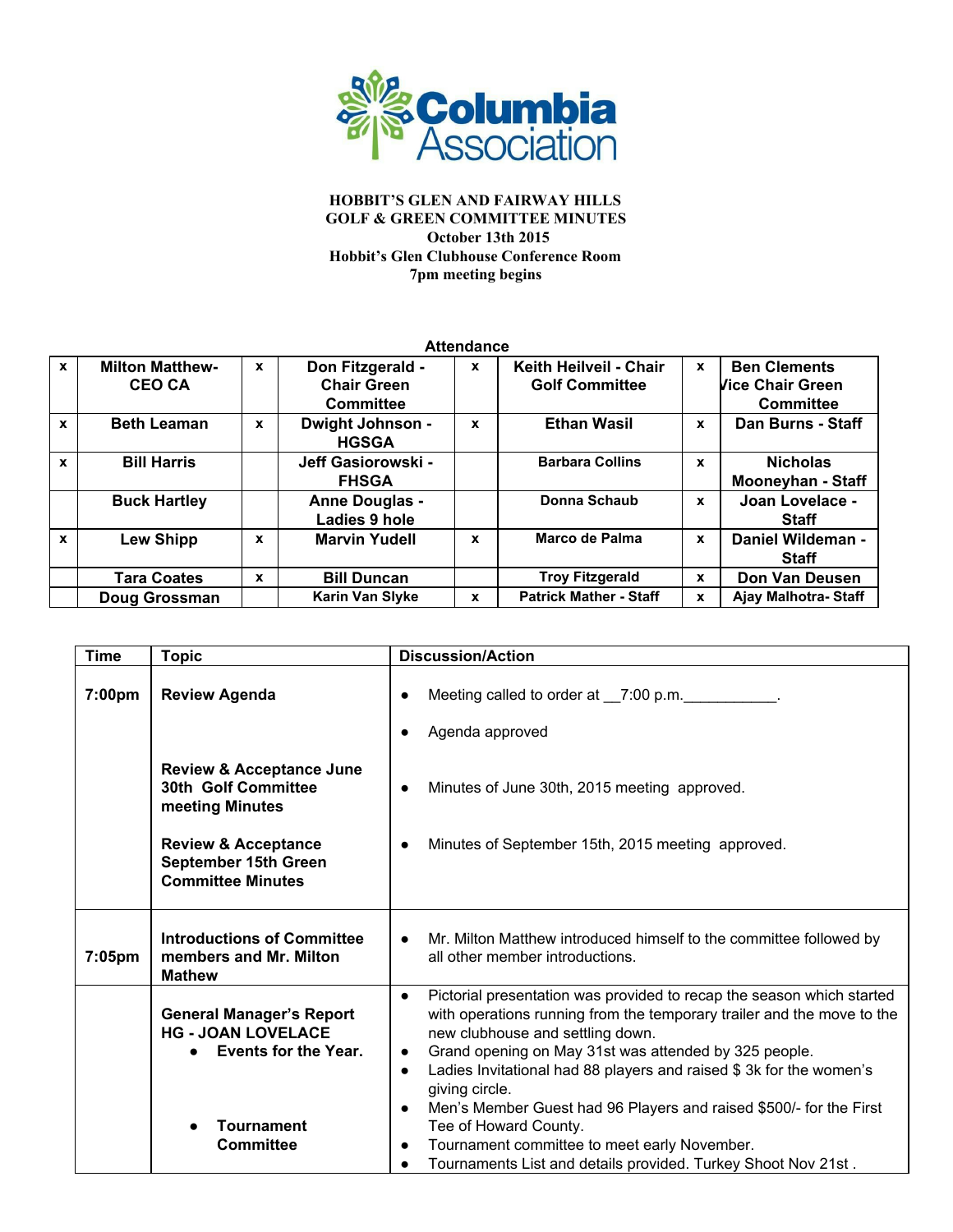

| Rounds Report/<br>$\bullet$            | HG Rounds down by 500 over last year<br>$\bullet$                                    |
|----------------------------------------|--------------------------------------------------------------------------------------|
| <b>Membership numbers</b>              | FH rounds down by 2000 over last year - Less promotions this year<br>$\bullet$       |
|                                        | on Livingsocial and Groupon.                                                         |
|                                        | Lorraine presented the membership numbers, membership grew<br>$\bullet$              |
|                                        | from 230 in 2013 to 365 in 2016.                                                     |
|                                        | New Junior Executive memberships for Youth to be discussed, Mr.                      |
|                                        | $\bullet$                                                                            |
|                                        | Matthew to discuss it with Chamber of Commerce.                                      |
|                                        | Keith asked for improving communications and spreading the<br>$\bullet$              |
|                                        | information member benefits at the golf courses.                                     |
| <b>Items to Purchase</b>               | New furniture needed for Ladies locker room, to be purchased.<br>$\bullet$           |
|                                        | Coals for fire pit ordered.<br>$\bullet$                                             |
|                                        | Additional seating for Lobby and patio.<br>$\bullet$                                 |
|                                        | Purchasing flight monitor for learning center.<br>$\bullet$                          |
|                                        | League Play - All leagues in final month.<br>$\bullet$                               |
| <b>General Manager's Report FH</b>     | Lessons - Fall get golf ready and Rec & Parks classes have begun.<br>$\bullet$       |
| - DON VANDEUSEN                        | Outings - 34 small and 21 large outings this year.<br>$\bullet$                      |
|                                        |                                                                                      |
|                                        | Permanent Outing Pavilion - in planning.<br>$\bullet$                                |
|                                        | Beer sold from the Beverage cart - CA policy change - In process.<br>$\bullet$       |
|                                        | Patio behind clubhouse - need more planning.<br>$\bullet$                            |
|                                        | Separation of snack bar and pro shop - Idea being analyzed.<br>$\bullet$             |
|                                        | Tournaments - Match play club championship - Bill Harris, Member<br>$\bullet$        |
|                                        | guest - John Moller, Kevin Stankewicz.                                               |
|                                        | Turkey Shoot - Sunday November 22nd at 9:30 am.                                      |
|                                        | First Tee - over 200 students registered for fall.<br>$\bullet$                      |
|                                        |                                                                                      |
| <b>Director of Maintenance</b>         | Fall agronomic programs are well under way.<br>$\bullet$                             |
| <b>Report HG - NICK</b>                | The condition of the golf course and the quality of the turf is largely<br>$\bullet$ |
| <b>MOONEYHAN</b>                       | dependant on the tasks that are performed between late summer and                    |
| <b>Course conditions</b><br>$\bullet$  | late fall.                                                                           |
|                                        |                                                                                      |
| update                                 | Approaches aerified on September 28th and top dressed on the Oct<br>$\bullet$        |
| <b>Fall Agronomic</b>                  | 13th.                                                                                |
| program                                | The approaches were also verticut and seeded with bentgrass where<br>$\bullet$       |
|                                        | needed.                                                                              |
|                                        | Tee aerification was done on Oct 5th and seeded with bentgrass.<br>$\bullet$         |
|                                        | Pylex herbicide has been applied to the rough around the fairways to<br>$\bullet$    |
|                                        | suppress bermudagrass. The rough then will be aerified and seeded                    |
|                                        | to tall fescue beginning on October 20th.                                            |
| <b>Traffic Management</b>              | Traffic management is critical to protect the turf. Monthly aerification             |
|                                        | throughout the season to relieve compaction and to improve the                       |
|                                        |                                                                                      |
|                                        |                                                                                      |
|                                        | resiliency of the Turf. Educational material, directional signs and                  |
|                                        | temporary stakes and ropes will be used to help disperse traffic.                    |
|                                        | Compost top dressing to further improve soil and turf                                |
|                                        | Bermudagrass winterkill and spring dead spot are two major<br>$\bullet$              |
| <b>Fairway's Spring</b><br>Dead Spot & | challenges when managing bermudagrass in the transition zone.                        |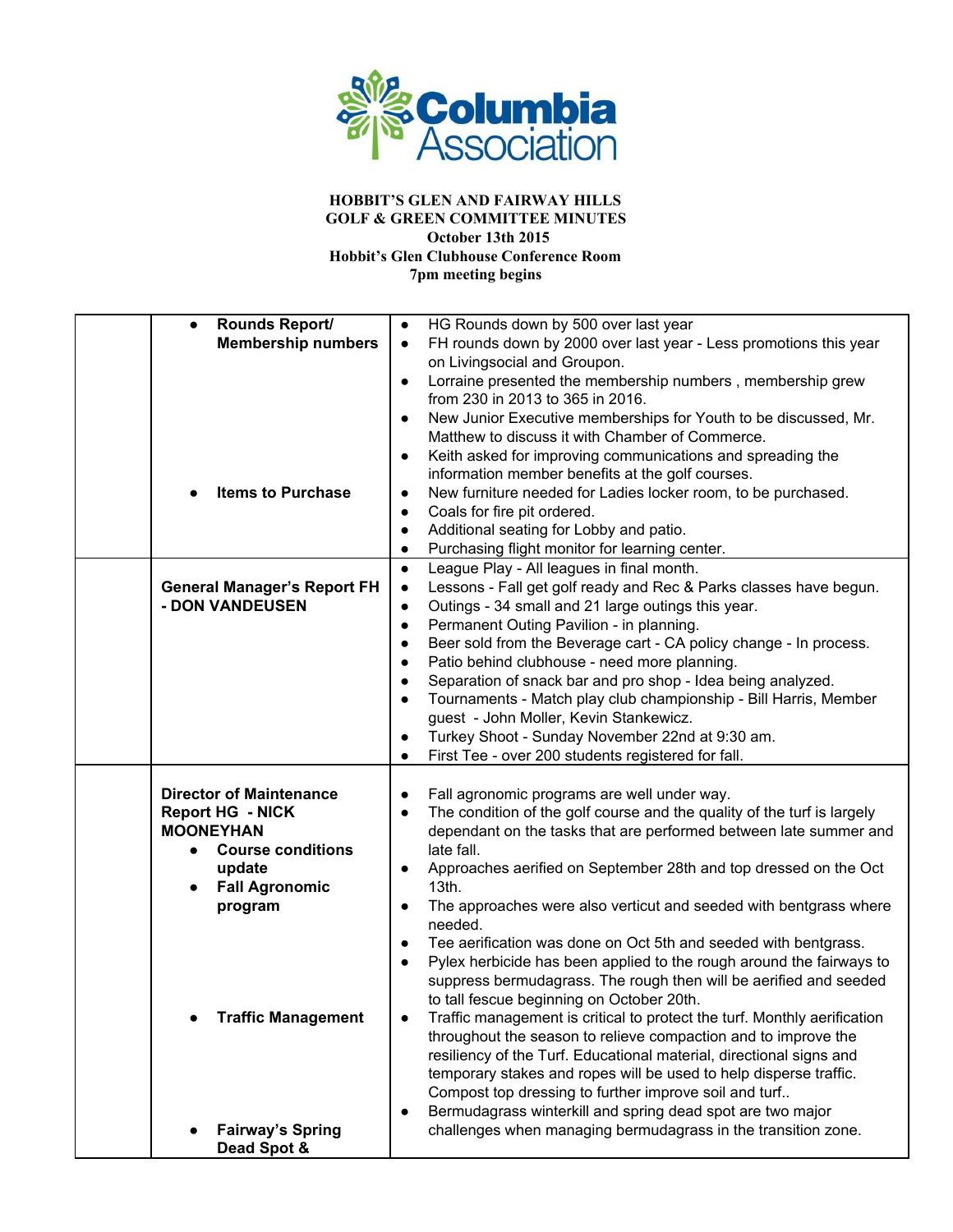

| <b>Dormancy</b><br>management<br>FH #12 bridge/Stream<br>stabilization | Pre Emergent applied to the fairways, light rate applications of<br>ammonia sulfate, calcium nitrate and iron sulfate have been made<br>throughout the fall.<br>Three application of green pigment have been made, it helps<br>$\bullet$<br>increases the canopy temperature by 5 degrees and delays dormancy<br>in the fall and to break dormancy in the spring.<br>SDS study - trial plots on hole #1,4 and 18. testing different<br>$\bullet$<br>combination and pesticide to control SDS. Continue applying<br>fungicide to reduce the severity of SDS. HOC raised from 1/2" to 1/8"<br>the additional leaf surface allows the plant to create and store more<br>carbohydrates which improves cold tolerance.<br>The bridge/Stream stabilization project on #12 at FH is in the planning<br>$\bullet$<br>process and will begin around December 1st. The back 9 will be<br>closed for the duration of this project. Also, Howard county will be<br>coming onto the property to replace a few portion of the sewer<br>system. |
|------------------------------------------------------------------------|----------------------------------------------------------------------------------------------------------------------------------------------------------------------------------------------------------------------------------------------------------------------------------------------------------------------------------------------------------------------------------------------------------------------------------------------------------------------------------------------------------------------------------------------------------------------------------------------------------------------------------------------------------------------------------------------------------------------------------------------------------------------------------------------------------------------------------------------------------------------------------------------------------------------------------------------------------------------------------------------------------------------------------|
| <b>Golf Course Superintendent</b><br><b>Report FH - DAN WILDEMAN</b>   | Overall golf course condition is good. Lot of leaf clean up as fall has<br>$\bullet$<br>arrived. Blowing leaves almost every morning.<br>Other fall activities including aeration, seeding, fertilization and<br>$\bullet$<br>mowing native grassess are planned.<br>Fairways have been fertilizer with potassium for winter hardiness,<br>$\bullet$<br>spraying with pigments to increase canopy temperature to delay<br>dormancy.<br>3.5 acres of bermuda fairways were over seeded with ryegrass in the<br>areas prone to winterkill. All of #10, #2 (first fwy), #15 (Second fwy)<br>and the last 100 yards of #18 fwy were seeded.<br>Taking into account the one acre zoysia sod planted this summer in<br>some of the heavily shaded fwy areas and these overseeded areas,<br>we should come out of this winter much better off than last winter.                                                                                                                                                                         |
| <b>Columbia Association</b><br><b>Updates - DAN BURNS</b>              | CA head office moved to the new building at 6310 Hillside Court,<br>$\bullet$<br>Columbia MD 21046.<br>New CA website - committee is evaluating the options.<br>$\bullet$<br>Hiring new assistant director for sport & fitness division.<br>$\bullet$<br>Budget cycle for next 2 year budget is going on and CA is working on<br>$\bullet$<br>to prepare zero based budget under Mr. Matthews leadership.<br>Membership types and structure is being re-evaluated to<br>$\bullet$<br>introduce/modify membership types to increase participation.<br>Work on facilities assessments and improvements is going on, Mr.<br>Matthew mentioned approximately 20 to 70 million dollars are there to<br>spend over next 5 years to improve the facilities.                                                                                                                                                                                                                                                                             |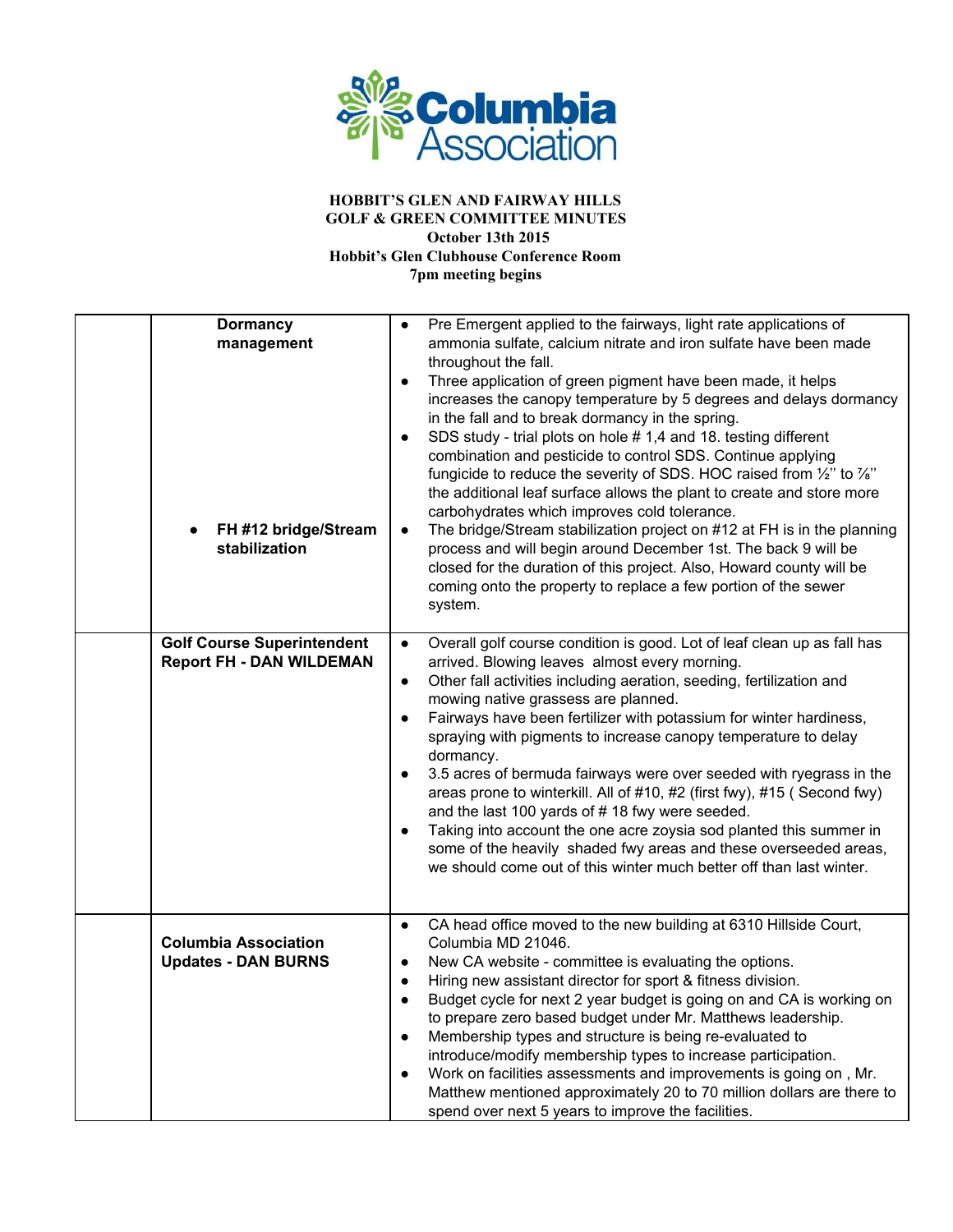

|                                                                                                               | Annual member discount at COHO, Dan is working with COHO to<br>$\bullet$<br>come to an arrangement to provide Annual members with a loyalty<br>discount at COHO.                                                                                                                                                                                                                                                                                       |  |  |  |
|---------------------------------------------------------------------------------------------------------------|--------------------------------------------------------------------------------------------------------------------------------------------------------------------------------------------------------------------------------------------------------------------------------------------------------------------------------------------------------------------------------------------------------------------------------------------------------|--|--|--|
| <b>Old Business:</b><br><b>Local Rule for</b><br>$\bullet$<br>washed out Bunkers<br><b>Intermediate Rough</b> | Local rule for washed out bunkers to be discussed at the tournament<br>$\bullet$<br>committee.<br>Will be planned accordingly for next season if the automatic irrigation<br>$\bullet$<br>expansion is in place. Nick to re-evaluate the resources ahead of the<br>next season to have intermediate rough.                                                                                                                                             |  |  |  |
| <b>New Business:</b><br>Inclement weather<br>$\bullet$<br>communication<br>policy                             | Twitter handle is suggested for HG & FH for tweeting course updates<br>$\bullet$<br>on close-up/delays and other information for the golfers.<br>Joan and Dan to discuss further with CA's marketing and<br>$\bullet$<br>communication department to find the possibility of using Twitter/FB<br>or emails for inclement weather for golfers.                                                                                                          |  |  |  |
|                                                                                                               | Other suggested items:-<br>Landscape volunteer<br>0<br>notsupported by CA but agree that a Landscape plan<br>is needed to revitalize landscaping.<br>Ladies tees need attention<br>o<br>Weeds are being pulled and sprayed. #11 green tee<br>to be rebuilt as part of the wall removal project<br>estimated FY18.<br>walking access between 9 & 2; rubber mulch as in Nat'l<br>0                                                                       |  |  |  |
|                                                                                                               | parks?<br>Paths will be wood chipped for the rest of the<br>$\blacksquare$<br>season. Will research better options in the off<br>season.<br>mini sand bottles for walkers<br>0<br>Safety issues on 1, 9, 7 from/ to residential walkers<br>о<br>pin placement and pitch marks<br>о<br>ball repair instructions on cart cards, e-mail<br>о<br>education outreach - USGA site for rules<br>o<br>Starter should speak to everyone about light system<br>o |  |  |  |
| <b>Adjournment</b>                                                                                            | Meeting adjourned at 8:45 pm.                                                                                                                                                                                                                                                                                                                                                                                                                          |  |  |  |
| <b>Next meeting scheduled</b>                                                                                 | <b>TBD</b>                                                                                                                                                                                                                                                                                                                                                                                                                                             |  |  |  |